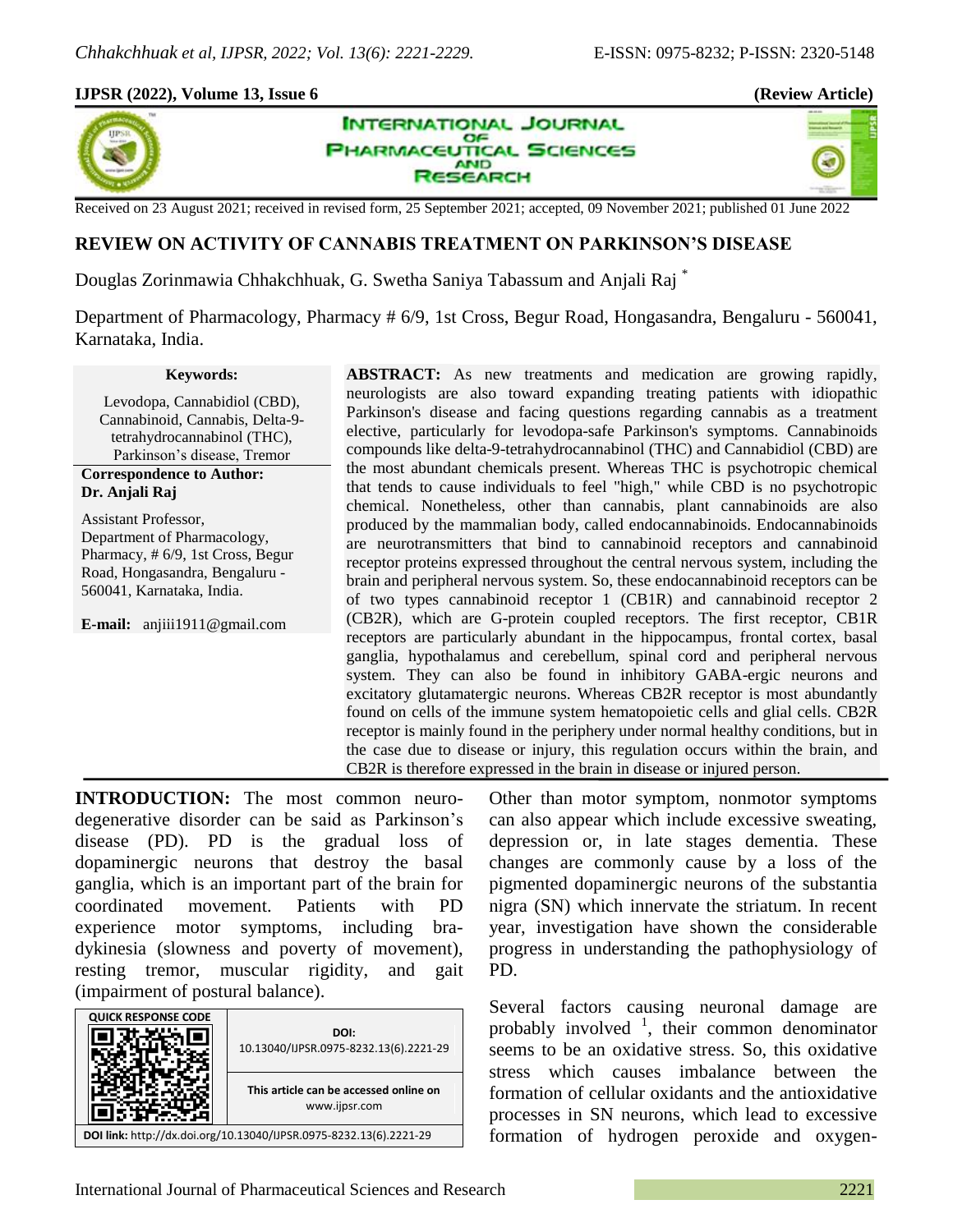derived free radicals that can seriously damage the neurons and which in turn lead to neuronal cell death  $2$ . Marijuana refers to the dried flowers, stems, seeds, and leaves derived from the cannabis sativa plant various Phytocannabinoids <sup>3</sup>. So, phytocannabinoids are used to differentiate the plant-derived cannabinoids from the synthetic cannabinoids and the structurally different endogenous cannabinoids (endocannabinoids). The Cannabis sativa plant, including Δ9 tetrahydrocannabinol (THC) and cannabidiol (CBD), has various potency effects on diseases like cancer, glaucoma, and multiple sclerosis. There are several evidences demonstrate that dopamine depletion causes a dramatic rearrangement in the striatal endocannabinoid system, endocannabinoid (ECB) plays a vital role in neuronal regulation and immune function within the central nervous system (CNS) and is altered in several movement disorders; this occurrence can be seen in both rodent and primate models of PD, as well as in PD patients. In fact, close interactions exist between endocannabinoids and the dopaminergic system in the regulation of synaptic function and regulation of motor behaviour, through specific G proteincoupled cannabinoid receptors (CB1 and CB2) in the basal ganglia  $4$ .

Cannabinoid receptors and endogenous cannabinoids isolation in the nervous system is proposed by Raphael Mechoulam<sup>5</sup> and his colleague, and their discovery that the endocannabinoid system is capable of modulating numerous physiological processes, such as pain, eating behaviour, memory, and mood, have paved the way for systematic research into the effects of cannabis on a variety of chronic diseases <sup>6</sup>. Until that is March 10, 2017, cannabis flowers and their extracts can be prescribed on a narcotic drug prescription form without limitation to specific indications<sup>7</sup>. The discovery of high concentrations of cannabinoid receptors in the basal ganglia can trigger an increasing interest in the therapeutic potential of cannabinoids for the treatment of diseases like Parkinson's disease (PD) and other movement disorders. Hence, Public awareness of such a topic was raised by anecdotal reports of considerable improvement of PD symptoms after cannabis consumption that were shared *via* social networks and published in the general press.

**1. Terminology of Cannabis:** Marijuana, also known as cannabis *sativa* is an herbaceous plant that has versatile uses and effects. However, the leaves and resinous extracts of the plant can be consumed by eating, smoking, or even inhaling vapors. Moreover, cannabis hemp seeds can also be used for producing oil for cooking, lighting, and wood surface coatings. Until recently, the main interest in this plant is that it has a rich source of cannabinoids. These cannabinoids are chemical substances consumed largely for recreational and spiritual purposes and for their medicinal effects. The difference in the chemical structure of cannabinoids explains the difference in their psychoactive and therapeutic effects. The two cannabinoids of greatest interest today are cannabidiol (CBD) and (Delta)9- Tetrahydrocannabinol (∆9- or D9-trahy- drocannabinol; THC). CBD is one of the major non-psychoactive Phyto-cannabinoids which is present in cannabis such that nearly 40% of cannabis extracts are comprised of CBD and CBD is also a substance in cannabis that is thought to have potential medicinal applications <sup>8</sup> lack psycho-activity and not interfere with psychomotor learning or neuropsychological functions. Whereas THC, the other main active component in cannabis, is also responsible for the mood-altering effects, and unlike CBD, THC has potent adverse psychoactive effects, inducing anxiety and paranoia  $\frac{1}{9}$ , the interesting prospect is the possibility that CBD may be capable of counteracting adverse psychoactive effects of THC in humans  $10$ .

**2. Current Problem Face with PD Medical Treatment:** Direct-acting dopamine receptor agonists have been a major focus of PD drug development over the past decades. In recent years, their potential to provide more continuous dopaminergic receptor stimulation than levodopa has been the subject of both preclinical and clinical research. Dopamine agonists were investigated for a better substitution of dopaminergic in PD than levodopa due to having a longer half-life and because some are amenable to continuous parenteral drug delivery through different routes. In fact, most dopamine agonists studied in clinical trials have shown consistent efficacy in reducing motor response <sup>11</sup>. Nonetheless, data from comparative studies between different agonists and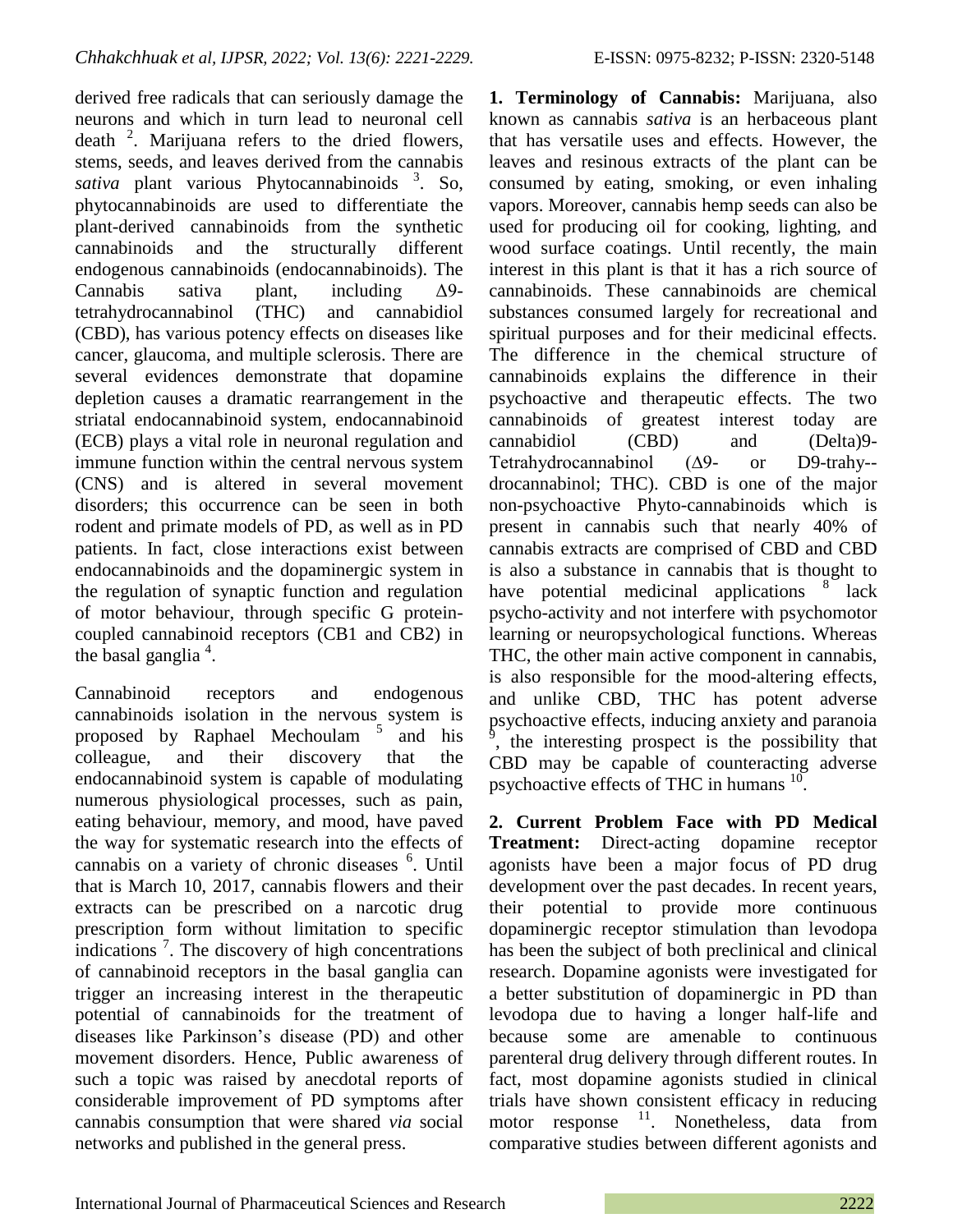greater efficacy of agonists with longer half-lives, or continuous transdermal delivery on motor fluctuations, has not been established. Henceforth, studies in parkinsonian in primates have shown that treatment with short-acting dopamine agonists, but not with longer-acting ones, induces dyskinesias, supporting the hypothesis of pulsatile dopamine receptor stimulation as a critical factor for the development of dyskinesias  $^{12}$ . At a clinical level, there is large evidence to support that continuous dopaminergic drug delivery can revert pre-existing levodopa-induced dyskinesias. This was observed with intraduodenal infusions of levodopa itself, which were found to smooth out motor oscillations and reduce dyskinesia severity despite more or less unchanged total daily dose  $13$ . In similar observations were made in studies of continuous s.c. Infusions of the dopamine agonists, lisuride or apomorphine, in which concomitant levodopa was usually reduced while the agonist was infused at rates to ensure maximal dystonic posturing reduction <sup>14</sup>.

In addition, clinical studies have shown that dyskinetic responses to single-dose levodopa challenges were markedly reduced following several months of continuous s.c. apomorphine infusions <sup>15</sup>.

So, due to these several problems with the longterm use of levodopa causing dyskinesia, replacement therapy is being investigated for better treatment of PD.

**3. Cannabinoid Receptors Relations to CNS Dysfunction:** ECB act as a retrograde messenger on presynaptic cannabinoid receptors, albeit additional molecular targets might be involved. Cannabinoid receptors can be divided into two major subtypes, which are CB1R and CB2R <sup>16</sup> Fig. **1**. This CB2R is mostly found in the immune system, whereas CB1R is highly expressed and localized to several area regions of the brain, with a reported expression in neurons, astrocytes, oligodendrocytes, and neural stem cells  $17$ .



**FIG. 1: SCHEMATIC REPRESENTATION EXPLAINING THE INTERACTIONS BETWEEN CANNABINOID SYSTEM AND DOPAMINERGIC TRANSMISSION AT BASAL GANGLIA LEVEL**

There is noticeably high expression of CB1R in the cerebellum, particularly on its input into Purkinje cells from the inhibitory basket and stellate interneurons and excitatory climbing fibers, which arise from granule cells, thus indicating the crucial role of CB1R in cerebellar function. In addition, it also shows that CB1R knockout mice, as well as chronic marijuana users or animals administered CB1R agonists, have a clear impairment of

eyeblink conditioning, an epitome of cerebellar cortex function <sup>18</sup>. 2-Arachidonoylglycerol (2-AG) and Arachidonoylethanolamide (AEA), two arachidonic acid derivatives, are the major component of endocannabinoids in the brain, cerebellum. At the same time, CB1R is predominantly activated by 2-AG. Increase in the concentration of postsynaptic Ca2+ either by entry through voltage-gated Ca2+ channels or by the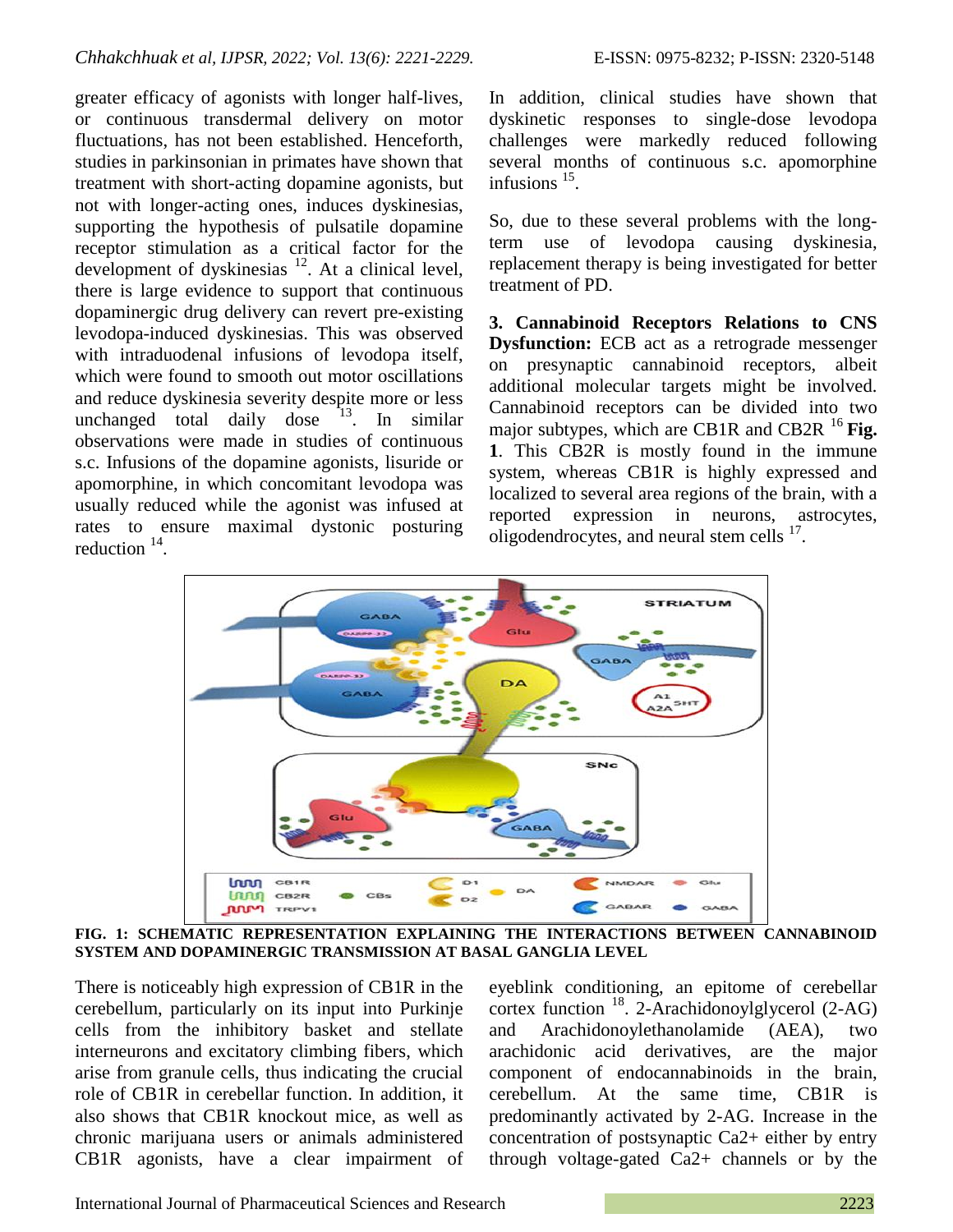activation of type 1 metabotropic glutamate receptors which causes the release of 2-AG synthesized from diacylglycerol, which is nothing but the reaction catalyzed by diacylglycerol lipasealpha in the Purkinje cells, with the overall effect of activation of presynaptic CB1R<sup>19</sup>. Moreover, some studies reported the high density of CB1Rs in the striatum and AEA presence throughout the basal ganglia, particularly in the globus pallidus and substantia nigra. Crosstalk between the dopaminergic transmission and ECB signaling in the striatum nigra can be considered great evidence that shows CB1R activation by ECB retrograde signaling and has a great potential to decrease glutamate release in dopaminergic D2 receptordependent manner  $20$ .

ECB signaling is bidirectionally linked to dopaminergic signaling within the basal ganglia. CB1, D2, and D1 dopamine receptors are localized in the striatum. In animal models, CB1 and D2 dopamine receptors have a common pool of G proteins, which link their signal transduction mechanisms  $21$ . In addition to this, D2 receptor stimulation resulted in the release of ECBs in the striatum. Although, stimulation of CB1 receptors completely inhibited the D1-dopamine receptor stimulating the activation of adenylyl cyclase and decreased GABA release from striatal afferents of dopaminergic neurons of the substantia nigra, which resulted in an increased firing of these cells 22 . Another receptor is involved in the control of movement; it is transient receptor potential vanilloid type 1 (TRPV1); these are expressed in sensory neurons and basal ganglia circuitry of dopaminergic neurons. TRPV1 receptors are molecular integrators of nociceptive stimuli activated by Endo vanilloids  $^{23}$ . TRPV1 also interacts with ECB; particular anandamide is one of the major endogenous activators of TRPV1  $^{24}$ . Recent studies have shown that motor behaviour can be suppressed by activating vanilloid receptors 25, hinting that TRPV1 receptors can play a vital role in controlling motor function.

**4. Therapeutic features of Cannabis:** Cannabis and cannabinoid have an excellent therapeutic potential related to the effects of THC, CBD, and other cannabinoid compounds. Nonetheless, the high effect of THC in cannabis and cannabinoid may limit clinical use; due to this reason, the study on the therapeutic potential of THC alone is more limited. CNS effects of THC include disruption of psychomotor behavior, anti-nociceptive, stimulation of appetite, short-term memory impairment, and antiemetic effects  $^{26}$ . Other known risk factors involved with long-term use of cannabis include diminished IQ and brain mass, lower cognitive function, low motivation, and poor judgment. It could hasten, worsen, unmask psychosis and chronic bronchitis  $27$ . Some evidence shows cardiovascular effects of THC shown in the chronic users of cannabis. Moreover, it was found to increase the risks of stroke and heart attack.

So, from this, we can indicate that THC extracted from the Phyto cannabinoids has shown to activate the platelets through CB1 and CB2 receptors, leading to increased GPllb-llla expression and activation of factor Vll, that have a potent thrombogenic protein resulting in stroke and heart attack  $^{28}$ . Therefore, most research studies emphasize the therapeutic potentials of CBD due to the non-psychotropic chemical of CBD and the combination of THC with CBD. There are clinical research studies of CBD in a variety of neuropsychiatric disorders. Including Parkinson's disease, autistic spectrum disorder 29, anxiety disorder, schizophrenia, neuropathic pain, Huntington disease, Alzheimer's disease, hypoxic ischemic injury, and epilepsy  $30$ .

**5. Role of Endocannabinoid:** The products extracted from the cannabis plant consist of a large number of Phytocannabinoids, a term used to differentiate cannabinoids derived from the plant, from those found in the body (*i.e.,* endocannabinoids) or those chemically synthesized (*i.e.,* endocannabinoids or exo-CBs), of about 100 phyto-CBs contained in the plant there are two significant ones, namely cannabidiol (CBD) and delta-9-Tetrahydrocannabinol (∆9-THC). Cannabidiol (CBD) and Δ9-Tetrahydrocannabinol (Δ9-THC, THC) are the major constituents of marijuana  $31$  among the cannabinoids.  $\Delta$ 9-THC is a psychoactive agent with analgesic and muscle relaxant properties, whereas CBD is a nonpsychoactive compound that is shown to have hypnotic, anxiolytic, antipsychotic, antioxidant, and neuroprotective effects  $3^2$ , THC is a partial agonist at the cannabinoid receptor 1 (CB1) and receptor 2 (CB2). CBD, unlike those Δ9-THC has an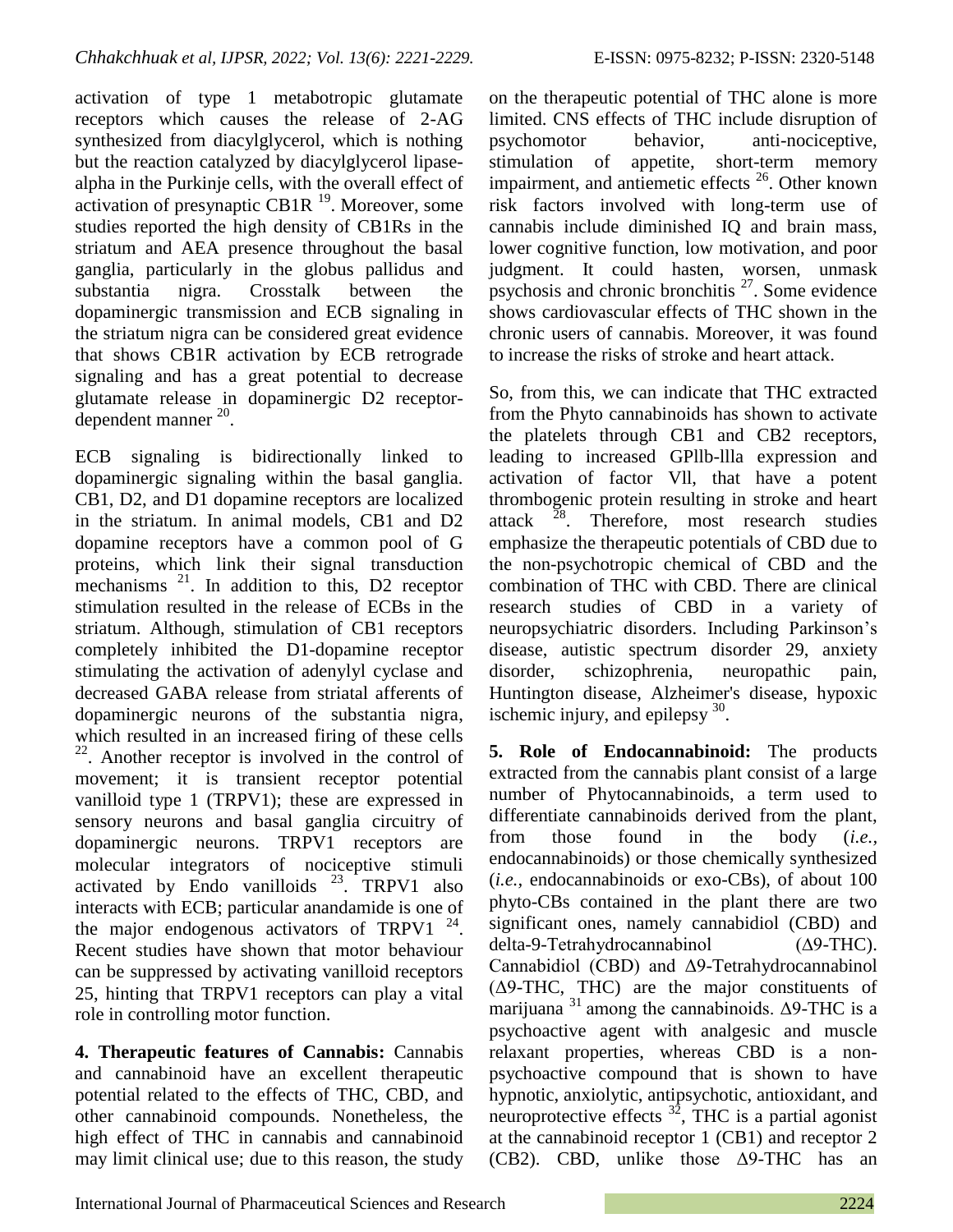antagonistic or inverse agonistic property at the CB1 receptor; it also appears to regulate Δ9-THCassociated side effects like anxiety, tachycardia, and hunger. By inhibiting their inactivation, CBD also appears to have the same potentiation effect as endocannabinoids, hence alleviating psychotic symptoms<sup>33</sup>. Endocannabinoid (ECB) plays a vital role in neuronal regulation and immune function within the central nervous system (CNS) and is altered in several movement disorders. The cannabinoid receptors are expressed on multiple neuronal populated areas and microglial cells, hinting that activation of these different receptor populations can modulate basal ganglia function in one of various movements disorders  $34$ .

Cannabinoid 1 (CB1) receptor is the most common cannabinoid receptor that is found throughout the CNS, with high levels of expression in the basal ganglia <sup>35</sup>. This CB1 receptor is found on the presynaptic cortical-striatal glutamatergic nerve terminals and decreases the influx of calcium, thereby decreasing glutamate release from the nerve terminal <sup>36</sup>. Medium spiny GABAergic neurons within the striatum express CB1 receptors on dendrites and on their presynaptic terminals, which project to the internal and external segments of the globus pallidus and substantia nigra pars reticulata, and are involved in inhibition of GABA release from presynaptic terminals  $37$  CB1 receptors are also found on striatal interneurons and on the glutamatergic neurons projecting from the subthalamic nucleus to the internal segment of the globus pallidus  $38$ . The cannabinoid 2 (CB2) receptors are primarily found on the CNS of glial cells and a subset of a neuronal populated area in the cerebellum and brainstem  $39$ .

Moreover, CB2 receptors are widely expressed outside the CNS, especially on immune cells. The expression of the CB2 receptor has increased on activation of microglial cells. Through the binding of these receptors, the endocannabinoids also decrease in activation of proinflammatory pathways and cytokine production. These CB1 and CB2 receptors are G protein-linked receptors coupled to intracellular signaling pathways, which can modulate several downstream signaling cascades that alter protein function, gene expression and proinflammatory mediators and release of neurotransmitter <sup>40</sup>.

**6. Cannabis as Neuroprotection in PD:** In early years, in animals' studies demonstrated an effect of cannabinoids on the catecholaminergic and dopaminergic systems  $41$ . So, a compound like Cannabinoid receptor 1 (CB-1R) and the endocannabinoid ligands anandamide and 2-arachidonylglycerol (2-AG) occur in high concentrations in the dopaminergic system, including the striatum, where they modulate dopaminergic transmission as a retrograde feedback system on presynaptic glutamatergic and GABAergic nerve endings.

In the late 1970s, an *in-vitro* study shows conflicting evidence, demonstrating an increase 42 and a dose-dependent decrease in dopamine synthesis and release. In contrast, *in-vivo* studies demonstrate an increase in dopamine release in the prefrontal cortex, striatum, and nucleus acumens. Hence, an increased firing rate of dopaminergic neurons after acute THC exposure can be assumed, resulting in augmented dopamine synthesis and release. Surprisingly, both acute and chronic THC exposure indicates a result in different effects on neuronal firing rate, transmitter synthesis, transmitter release, and reuptake within the dopaminergic system  $43$ . Endocannabinoid system (ECS) activity increase has been detected in a PD animal model and human tissue analyses from PD patients; this also includes upregulation of cannabinoid receptors  $44$ , an accumulation of cannabinoid receptor agonists, and even reduction in their degradation<sup>45</sup>. This ECS adaptation can be reversed by chronic levodopa substitution in an animal model <sup>46</sup>.

Regarding the effect of CB-1R on motor function, experimental studies have shown heterogeneous and partially conflicting results. CB-1R direct activation can reduce dopamine release and show an increase in bradykinesia in MPTP (1-methyl – 4 – phenyl - 1, 2, 3, 6 -tetrahydropyridine) induced PD in animals model <sup>47</sup>. Improvement of motor impairment with cannabinoid receptor agonists can be seen in another report, possibly due to receptorindependent mechanism of action <sup>48</sup>. Moreover, alleviation of levodopa-induced dyskinesia has been reported for cannabinoid receptor agonists and antagonists<sup>49</sup>. Furthermore, ECS activation may confer neuroprotective such as direct receptorindependent mechanisms or activation of anti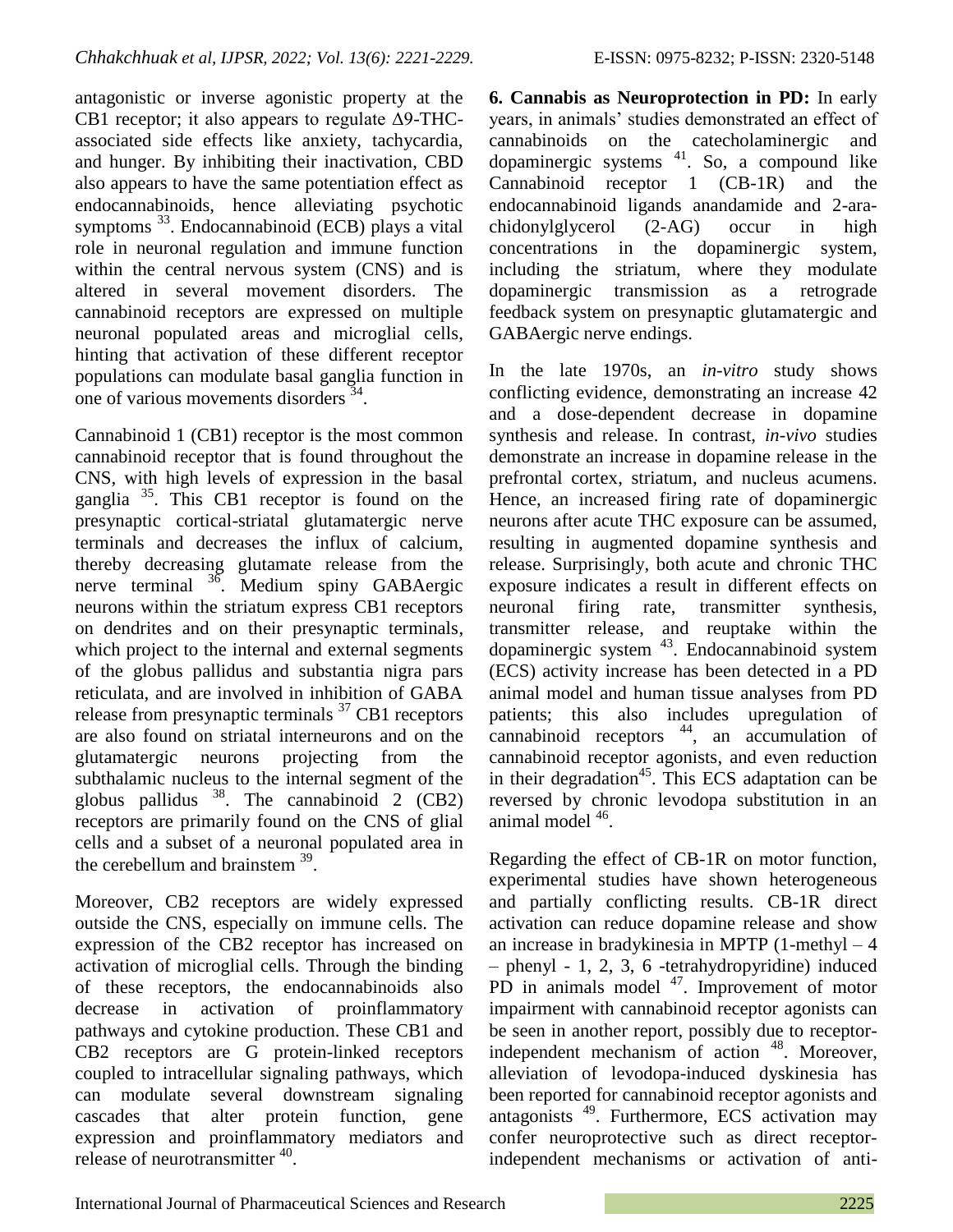inflammatory cascades in glial cells via cannabinoid receptor 2  $(CB-2R)$  <sup>50</sup> and antiglutamatergic.

**7. Cannabinoid System Activity Changes in PD:**  Recently, several studies show an important role of the endocannabinoid system in PD. Endocannabinoid system compounds are highly expressed in the neural circuit of basal ganglia, which is part of a complex neuronal system. So, this neuronal system coordinates activities from different cortical regions that directly or indirectly participate in controlling movement. The ECB's system in the basal ganglia bidirectionally interacts with dopaminergic, GABAergic, and glutamatergic signaling systems  $51$ . These endocannabinoids play an important role in controlling transmission at synapses between cortical and striatal neurons, inducing a particular form of synaptic plasticity and modulating basal ganglia activity and motor functions  $\frac{52}{2}$ .

PD associated progressive loss of dopaminergic neurons leads to lowering the striatal levels of dopamine. So, these low levels of dopamine result in the alteration of the equilibrium between the direct and the indirect basal ganglia pathways and ECB signaling  $53$ . The cannabinoid signaling system mentioned above shows a biphasic pattern of changes during the progression of PD  $<sup>54</sup>$ . In early</sup> and presymptomatic PD stages, characterized by a neuronal malfunction with little evidence of neuronal death, are associated with desensitization or downregulation of CB1R and aggravation of various cytotoxic effects such as oxidative stress excitotoxicity and glial activation <sup>55</sup>.

Nonetheless, the intermediate and advanced stages of PD are characterized by a deep nigral degeneration and the manifestation of major Parkinsonian symptoms associated with up regulatory responses of CB1R and the endocannabinoid ligands. Hence, this could help explain the potential of CB1Rligands in alleviating common symptoms of PD. In the brain area, CB1R is expressed by GABAergic neurons that stimulate globus pallidus and substantia nigra's external and internal segments. CB1R is also present in the various region like the corticostriatal glutamatergic terminals, in the excitatory projections from the subthalamic nucleus to the internal segment of the

globus pallidus and the substantia nigra  $56$ . In the striatum, CB1R has expressed in parvalbumin immune-reactive interneurons, nitric oxide synthase-positive neurons and cholinergic interneurons <sup>57</sup>. Animal models of PD depicted an increase in the density of CB1R, levels of endogenous ligands, and even the CB1R, which binds to the basal ganglia <sup>58</sup>. Endogenous cannabinoids activate CB1R on presynaptic axons, which lead to reduced neurotransmitter and glutamate release, working as retrograde synaptic messengers released from postsynaptic neurons. Likewise, activation of CB1R inhibits both glutamate release from substantia nigra afferents and GABA release from striatal afferents. Simultaneously, presynaptic activation of CB1R in the external segments of the globus pallidus can lead to an increase in GABA levels by decreasing GABA reuptake from striatal carrying toward to the nucleus and reducing the GABA release from striatal toward the substantia nigra. In regards to this evidence, it is thought that ECB controls the function of the basal ganglia neuronal system. The presence of ECB systems in different neural structures and their interaction with dopaminergic, glutamatergic and GAB aergic neurotransmitter signaling systems make the components of ECB system an ideal target for a novel nondopaminergic treatment of PD.

**CONCLUSION:** Recent studies show that cannabis and its compounds could serve a spromising therapeutic agent in the treatment of neurodegenerative and movement disorders, including Parkinson's disease. So, we have searched for any scientific evidence that indicates the potential use of cannabis and its related compounds for PD treatment. The current treatment of PD only provide relief of motor symptoms and are associated with adverse effects such as dyskinesia. Moreover, they do not slow the progression of the disease. Therefore, there is an urgent need for a safer drug that can treat both motor and nonmotor symptoms of PD and drugs that slow the progression of the disease. These actions of cannabinoids are mostly through G protein-coupled cannabinoid CB1 (CB1R) and G protein-coupled cannabinoid CB2 (CB2R) activation. So, we can see that cannabinoid receptors and endocannabinoids are most abundant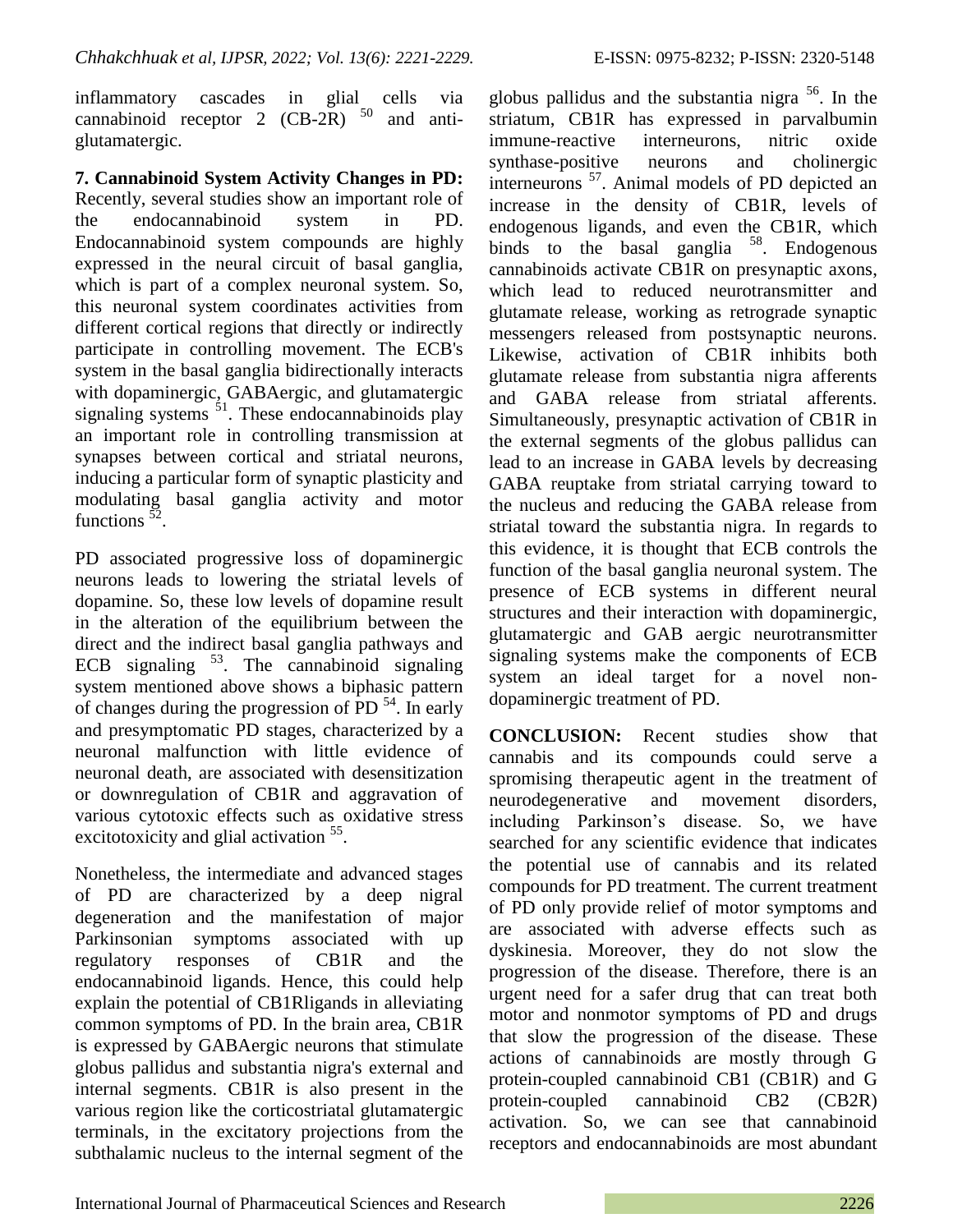in the brain areas involved in the management of motor function and have a significant role in modulating many motor functions. Nonetheless, the exact molecular mechanisms of cannabinoid signaling in the pathogenesis of motor-related diseases have not been fully understood, and there are still various significant gaps in our understandings of their influence on motor pathways. Still, medical cannabis appears to have a huge benefit among some of the patients enduring tremor-associated diseases. Therefore, there is a need to improve and develop novel therapeutic strategies using cannabinoid-based medicines with fewer side effects. SO, in this review, we can reasonably conclude that cannabinoids have a potential effect for the management of Parkinson's symptoms and other neuro diseases and some patients with motor-related diseases.

**ACKNOWLEDGEMENT:** The authors would like to thank The Oxford College of Pharmacy, Bangalore, for the support and help provided in the completion of the

## **CONFLICTS OF INTEREST:** Nil

## **REFERENCE:**

- 1. Standaert D: Treatment of central nervous system degenerative disorders. Goodman & Gilman's the Pharmacological Basis of herapeutics 2006; 527-45.
- 2. Siracusa R, Scuto M, Fusco R, Trovato A, Ontario ML, Crea R, Di Paola R, Cuzzocrea S and Calabrese V: Antiinflammatory and antioxidant activity of Hidrox® in rotenone-induced Parkinson's disease in mice. Antioxidants 2020; 9(9): 824.
- 3. Patil AS, Mahajan UB, Agrawal YO, Patil KR, Patil CR, Ojha S, Sharma C and Goyal SN: Plant-derived natural therapeutics targeting cannabinoid receptors in metabolic syndrome and its complications: A review. Biomedicine & Pharmacotherapy 2020; 132: 110889.
- 4. Radwan MM, Chandra S, Gul S and ElSohly MA: Cannabinoids, Phenolics, Terpenes and Alkaloids of Cannabis. Molecules 2021; 26(9): 2774.
- 5. García C, Palomo‐Garo C, Gómez‐Gálvez Y and Fernández‐Ruiz J: Cannabinoid–dopamine interactions in the physiology and physiopathology of the basal ganglia. British journal of pharmacology 2016; 173(13): 2069-79.
- 6. Amato G, Khan NS, Maitra R. A patent update on cannabinoid receptor 1 antagonists (2015-2018). Expert opinion on therapeutic patents. 2019 Apr 3;29(4):261-9.
- 7. Gandor F and Ebersbach G: Cannabinoids in the Treatment of Parkinson's Disease. Neurology International Open 2017; 1(04): 307-11.
- 8. Fusar-Poli P, Allen P, Bhattacharyya S, Crippa JA, Mechelli A, Borgwardt S, Martin-Santos R, Seal ML, O'Carrol C, Atakan Z and Zuardi AW: Modulation of effective connectivity during emotional processing by  $\Delta$ 9-

tetrahydrocannabinol and cannabidiol. International journal of neuropsychopharmacology 2010; 13(4): 421-32.

- 9. Colizzi M, McGuire P, Giampietro V, Williams S, Brammer M and Bhattacharyya S: Previous cannabis exposure modulates the acute effects of delta-9 tetrahydrocannabinol on attentional salience and fear processing. Experimental and Clinical Psychopharmacology 2018; 26(6): 582.
- 10. Hindocha C, Freeman TP, Schafer G, Gardener C, Das RK, Morgan CJ and Curran HV: Acute effects of delta-9 tetrahydrocannabinol, cannabidiol and their combination on facial emotion recognition: a randomised, double-blind, placebo-controlled study in cannabis users. European Neuropsychopharmacology 2015; 25(3): 325-34.
- 11. Nemade D and Thyagarajan Subramanian VS: An update on medical and surgical treatments of Parkinson's disease. Aging and Disease 2021; 0.
- 12. Girasole AE: The cellular and circuit mechanisms of hyperkinetic movement disorders (Doctoral dissertation, UCSF); 2019.
- 13. Syed N, Murphy J, Zimmerman JRT, Mark MH and Sage JI: Ten years' experience with enteral levodopa infusions for motor fluctuations in Parkinson's disease. Movement disorders: Official Journal of the Movement Disorder Society 1998; 13(2): 336-8.
- 14. Carbone F, Djamshidian A, Seppi K and Poewe W: Apomorphine for Parkinson's disease: Efficacy and safety of current and new formulations. CNS Drugs 2019; 33(9): 905-18.
- 15. Katzenschlager R, Poewe W, Rascol O, Trenkwalder C, Deuschl G, Chaudhuri KR, Henriksen T, Van Laar T, Spivey K, Vel S and Staines H: Apomorphine subcutaneous infusion in patients with Parkinson's disease with persistent motor fluctuations (TOLEDO): a multicentre, double-blind, randomised, placebo-controlled trial. The Lancet Neurology 2018; 17(9): 749-59.
- 16. Brunt TM and Bossong MG: The neuropharmacology of cannabinoid receptor ligands in central signaling pathways. European Journal of Neuroscience 2020.
- 17. Lu D and Potter DE: Cannabinoids and the cannabinoid receptors: An overview. Handbook of Cannabis and Related Pathologies 2017; 553-63.
- 18. Moussa-Tooks AB, Hetrick WP and Green JT: Differential effects of two early life stress paradigms on cerebellardependent delay eyeblink conditioning. Neurobiology of Stress 2020; 13: 100242.
- 19. Gao Y, Vasilyev DV, Goncalves MB, Howell FV, Hobbs C, Reisenberg M, Shen R, Zhang MY, Strassle BW, Lu P and Mark L: Loss of retrograde endocannabinoid signaling and reduced adult neurogenesis in diacylglycerol lipase knockout mice. Journal of Neuroscience 2010; 30(6): 2017-24.
- 20. Ratano P, Palmery M, Trezza V and Campolongo P: Cannabinoid modulation of memory consolidation in rats: beyond the role of cannabinoid receptor subtype 1. Frontiers in Pharmacology 2017; 8: 200.
- 21. Martínez-Pinilla E, Rico AJ, Rivas-Santisteban R, Lillo J, Roda E, Navarro G, Lanciego JL and Franco R: Expression of GPR55 and either cannabinoid CB 1 or CB 2 heteroreceptor complexes in the caudate, putamen and accumbens nuclei of control, parkinsonian, and dyskinetic non-human primates. Brain Structure and Function 2020; 225(7): 2153-64.
- 22. Covey DP, Mateo Y, Sulzer D, Cheer JF and Lovinger DM: Endocannabinoid modulation of dopamine neurotransmission. Neuropharmacology 2017; 124: 52-61.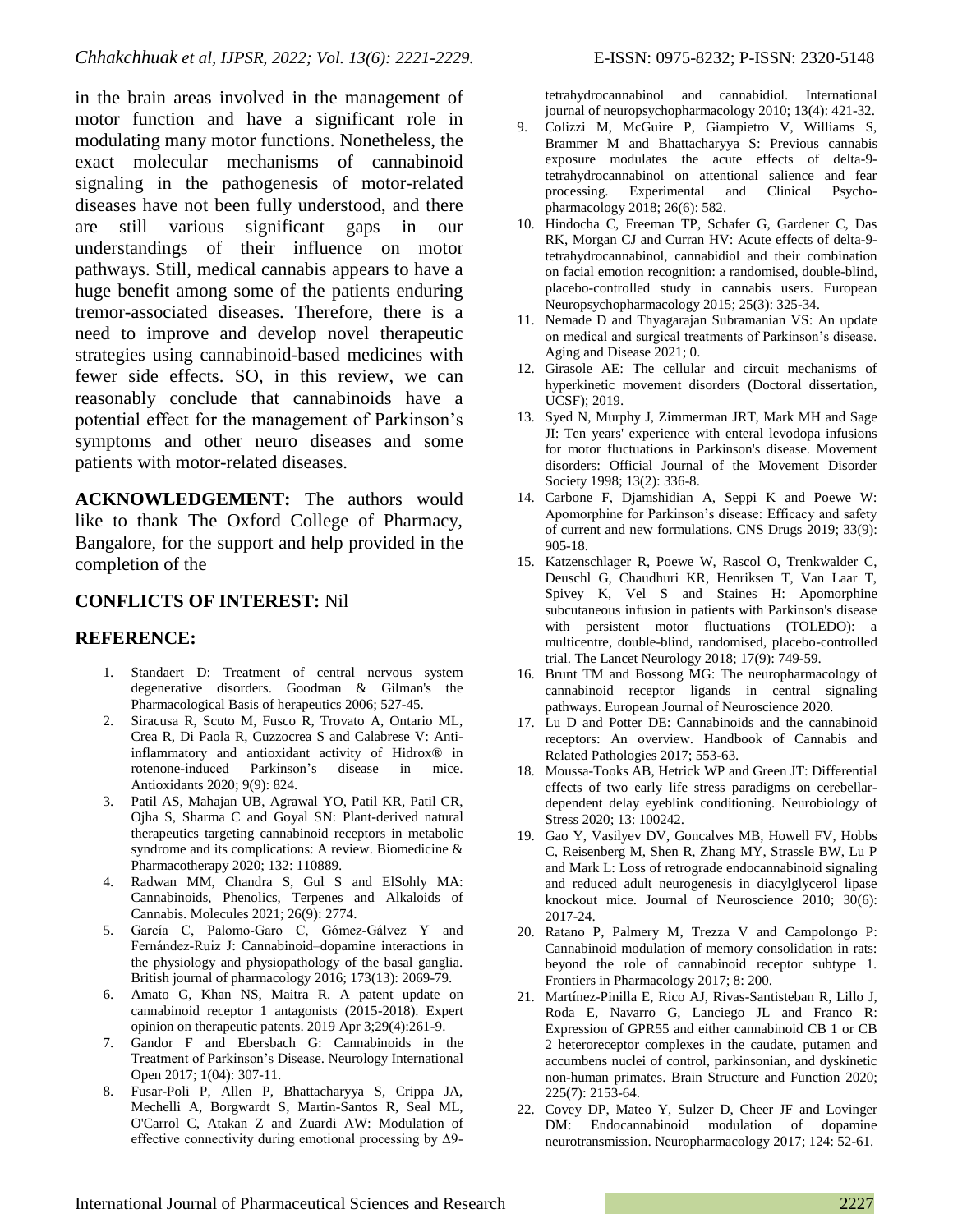- 23. Temel ŞG: The Expression of Vanilloid Receptor Subtype-1 (VR1) in Gonadotropin-Releasing Hormone in Rat Brain. SDÜ Tıp Fakültesi Dergisi 2020; 27(3): 331-6.
- 24. Palazzo E, Rossi F and Maione S: "Role of TRPV1 receptors in descending modulation of pain," Molecular and Cellular Endocrinology 2008; 286: 79–83.
- 25. de Lago E, de Miguel R, Lastres-Becker I, Ramos JA and Fernandez-Ruiz J: Involvement of vanilloid-like receptors in the effects of anandamide on motor behavior and nigrostriatal dopaminergic activity: *in-vivo* and *in-vitro* evidence. Brain Research 2004; 1007; 152–159.
- 26. Consroe P and Sandyk R: Potential role of cannabinoids for therapy of neurological disorders. Marijuana Cannabinoids 2019; 459-524.
- 27. Volkow ND, Swanson JM, Evins AE, DeLisi LE, Meier MH, Gonzalez R, Bloomfield MA, Curran HV and Baler R: Effects of cannabis use on human behavior, including cognition, motivation, and psychosis: a review. JAMA Psychiatry 2016; 73(3): 292-7.
- 28. Deusch E, Kress HG and Kraft B: The procoagulatory effects of delta-9-tetrahydrocannabinol in human platelets. Anesth Analg 2004; 99: 1127-1130.
- 29. Aran A, Cassuto H, Lubotzky A, Wattad N and Hazan E: Brief report: cannabidiol-rich cannabis in children with autism spectrum disorder and severe behavioral problems a retrospective feasibility study. Journal of Autism and Developmental Disorders 2019; 49(3): 1284-8.
- 30. Iannotti FA, Di Marzo V and Petrosino S: Endocannabinoids and endocannabinoid-related mediators: Targets, metabolism and role in neurological disorders. Progress in Lipid Research 2016; 62: 107-28.
- 31. Shrader SH, Tong YG, Duff MB, Freedman JH and Song ZH: Involvement of dopamine receptor in the actions of non-psychoactive phytocannabinoids. Biochemical and Biophysical Research Communications 2020; 533(4): 1366-70.
- 32. Bartoli F, Riboldi I, Bachi B, Calabrese A, Moretti F, Crocamo C and Carrà G: Efficacy of Cannabidiol for Δ-9- Tetrahydrocannabinol-Induced Psychotic Symptoms, Schizophrenia, and Cannabis Use Disorders: A Narrative Review. Journal of Clinical Medicine 2021; 10(6): 1303.
- 33. Leweke FM, Piomelli D and Pahlisch F: Cannabidiol enhances anandamide signaling and alleviates psychotic symptoms of schizophrenia. Translational Psychiatry 2012; 2(3): 94.
- 34. Freundt-Revilla J, Kegler K, Baumgärtner W and Tipold A: Spatial distribution of cannabinoid receptor type 1 (CB1) in normal canine central and peripheral nervous system. PLoS One 2017; 12(7): 0181064.
- 35. Navarrete F, García-Gutiérrez MS, Aracil-Fernández A, Lanciego JL and Manzanares J: Cannabinoid CB1 and CB2 receptors, and monoacylglycerol lipase gene expression alterations in the basal ganglia of patients with Parkinson's disease. Neurotherapeuti 2018; 15(2): 459-69.
- 36. Kirson D, Oleata CS, Parsons LH, Ciccocioppo R and Roberto M: CB 1 and ethanol effects on glutamatergic transmission in the central amygdala of male and female MSP and Wistar rats. Addict Biology 2018; 23(2): 676-88.
- 37. Harlan BA, Becker HC, Woodward JJ and Riegel AC: Opposing actions of CRF-R1 and CB1 receptors on VTA-GABAergic plasticity following chronic exposure to ethanol. Neuropsychopharmacol 2018; 43(10): 2064-74.
- 38. da Cruz JF, Busquets-Garcia A, Zhao Z, Varilh M, Lavanco G, Bellocchio L, Robin L, Cannich A, Julio-Kalajzić F, Leste-Lasserre T and Maître M: Specific hippocampal interneurons shape consolidation of recognition memory. Cell Reports 2020; 32(7): 108046.
- 39. Magid L, Heymann S, Elgali M, Avram L, Cohen Y, Liraz-Zaltsman S, Mechoulam R and Shohami E: Role of CB2 receptor in the recovery of mice after traumatic brain injury. Journal of Neurotrauma 2019; 36(11): 1836-46.
- 40. Reyes-Resina I, Navarro G, Aguinaga D, Canela EI, Schoeder CT, Załuski M, Kieć-Kononowicz K, Saura CA, Müller CE and Franco R: Molecular and functional interaction between GPR18 and cannabinoid CB2 Gprotein-coupled receptors. Relevance in neurodegenerative diseases. Biochemical Pharmacology 2018; 157: 169-79.
- 41. Howes J and Osgood P: The effect of delta9 tetrahydrocannabinol on the uptake and release of 14Cdopamine from crude striatal synaptosoma; preparations. Neuropharmacology 1974; 13: 1109–1114.
- 42. Chetia S and Borah G: Δ 9-Tetrahydrocannabinol toxicity and validation of cannabidiol on brain dopamine levels: an assessment on cannabis duplicity. Natural Products and Bioprospecting 2020; 1-2.
- 43. Bloomfield MAP, Ashok AH and Volkow ND: The effects of Δ9-tetrahydrocannabinol on the dopamine system. Nature 2016; 539: 369–377.
- 44. Cooray R, Gupta V and Suphioglu C: Current aspects of the endocannabinoid system and targeted THC and CBD phytocannabinoids as potential therapeutics for Parkinson's and Alzheimer's diseases: a review. Molecular Neurobiology 2020; 57(11): 4878-90.
- 45. Kicman A, Pędzińska-Betiuk A and Kozłowska H: The potential of cannabinoids and inhibitors of endocannabinoid degradation in respiratory diseases. European Journal of Pharmacology 2021; 174560.
- 46. Buhmann C, Mainka T, Ebersbach G and Gandor F: Evidence for the use of cannabinoids in Parkinson's disease. J of Neural Transmission 2019; 126(7): 913-24.
- 47. Meschler JP, Howlett AC and Madras BK: Cannabinoid receptor agonist and antagonist effects on motor function in normal and 1-methyl-4-phenyl-1,2,5,6 tetrahydropyridine (MPTP)-treated non-human primates. Psychopharmacology (Berl) 2001; 156: 79–85.
- 48. Tchekalarova J, da Conceição Machado K, Júnior AL, Cavalcante AA, Momchilova A, Tzoneva R. Pharmacological characterization of the cannabinoid receptor 2 agonist, β-caryophyllene on seizure models in mice. Seizure 2018; 57: 22-6.
- 49. Johnston TH, Lee J, Gomez-Ramirez J, Fox SH and Brotchie JM: A simple rodent assay for the *in-vivo* identification of agents with potential to reduce levodopainduced dyskinesia in Parkinson's disease. Experimental Neurology 2005; 191(2): 243-50.
- 50. Brugnatelli V, Turco F, Freo U and Zanette G: Irritable bowel syndrome: manipulating the endocannabinoid system as first-line treatment. Frontiers in neuroscience. 2020; 14: 371.
- 51. Behl T, Kaur G, Bungau S, Jhanji R, Kumar A, Mehta V, Zengin G, Brata R and Fratila O: Distinctive Evidence Involved in the Role of Endocannabinoid Signalling in Parkinson's Disease: A Perspective on Associated Therapeutic Interventions. International Journal of Molecular Sciences 2020; 21(17): 6235.
- 52. Komeili G, Haghparast E and Sheibani V: Marijuana improved motor impairments and changes in synaptic plasticity-related molecules in the striatum in 6-OHDAtreated rats. Behavioural Brain Research 2021; 410: 113342.
- 53. Behl T, Kaur G, Bungau S, Jhanji R, Kumar A, Mehta V, Zengin G, Brata R and Fratila O: Distinctive Evidence Involved in the Role of Endocannabinoid Signalling in Parkinson's Disease: A Perspective on Associated